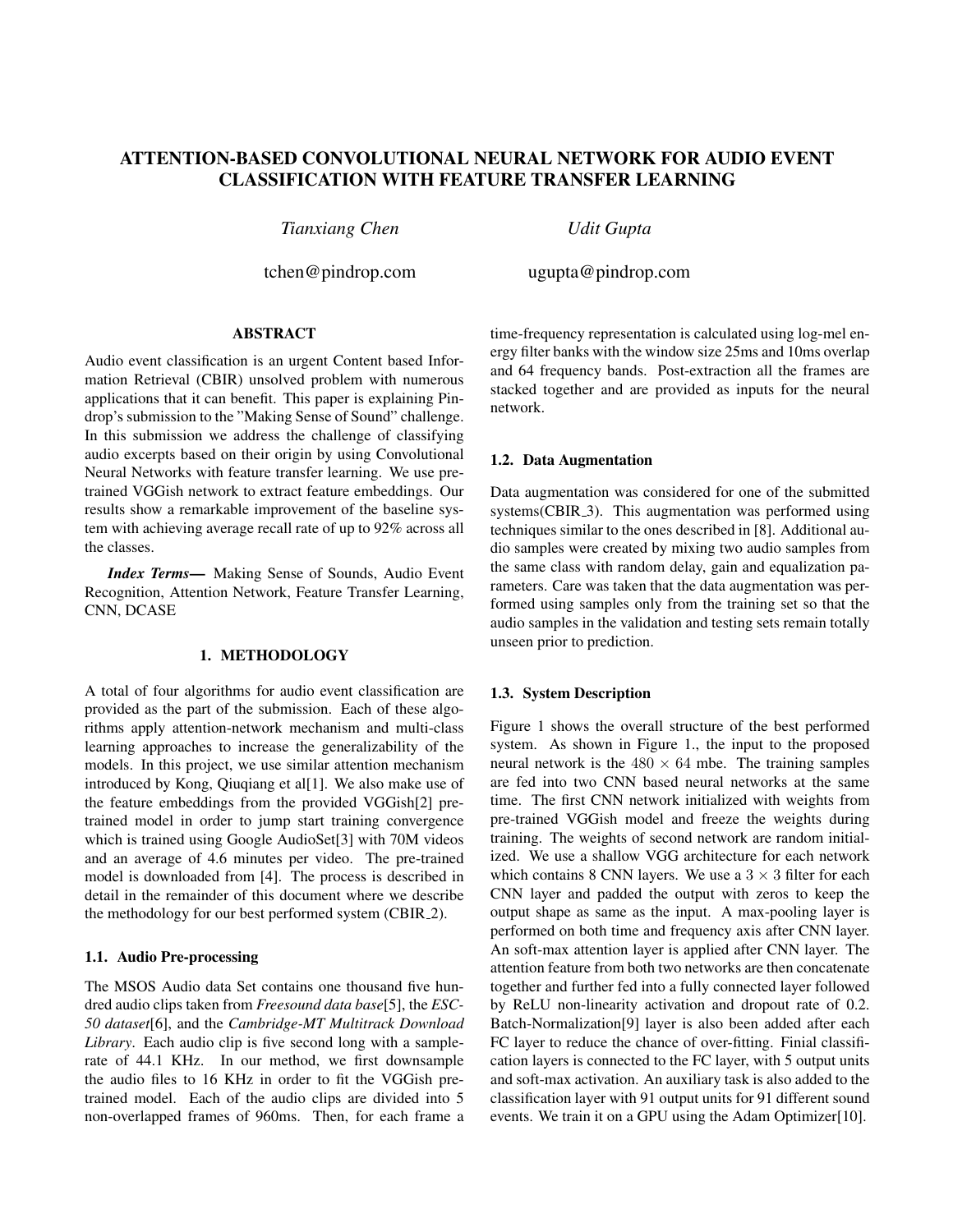

Fig. 1. Proposed model for audio event classification. The input is Log-Mel filter bank of size  $480 \times 64$ . The input layer and Conv Block 2 have 1 fully convolutional layer followed by a maxpooling layer of size  $2 \times 2$ , stirde (2, 2). The following Conv Blocks have 2 fully convolutional layers followed by a maxpooling layer. The red square block is the adapter[7], which is a convolutional layer with  $1 \times 1$  filter

## 2. RESULTS

.

We perform a random split on released Development set to created train and validation sets. The test size is 20% of the

| System ID | Name               | Precision | Recall | F1   |
|-----------|--------------------|-----------|--------|------|
| CBIR 1    | CNN+Attention      | 0.91      | 0.90   | 0.91 |
| CBIR 2    | CNN+Muti-Attention | 0.92      | 0.92   | 0.91 |
| CBIR 3    | CNN+Augmentation   | 0.91      | 0.90   | 0.90 |
| CBIR 4    | $CNN+FC$           | 0.85      | 0.85   | 0.85 |

Table 1. Classification results of all submitted systems

total Development set. Average precision, recall and F1-socre are used to evaluate model performance. Table 1 shows the finial performance of each system. We made the final decision based on F1-score macro. As shown in Table 1, data augmentation doesn't show improvement to the overall performance. *CNN+Multi-Attention model* has the best overall performance which achieved 0.92 F1-score.

#### 3. REFERENCES

- [1] Qiuqiang Kong, Yong Xu, Wenwu Wang, and Mark D Plumbley, "Audio set classification with attention model: A probabilistic perspective," in *2018 IEEE International Conference on Acoustics, Speech and Signal Processing (ICASSP)*. IEEE, 2018, pp. 316–320.
- [2] Shawn Hershey, Sourish Chaudhuri, Daniel PW Ellis, Jort F Gemmeke, Aren Jansen, R Channing Moore, Manoj Plakal, Devin Platt, Rif A Saurous, Bryan Seybold, et al., "Cnn architectures for large-scale audio classification," in *Acoustics, Speech and Signal Processing (ICASSP), 2017 IEEE International Conference on*. IEEE, 2017, pp. 131–135.
- [3] Jort F Gemmeke, Daniel PW Ellis, Dylan Freedman, Aren Jansen, Wade Lawrence, R Channing Moore, Manoj Plakal, and Marvin Ritter, "Audio set: An ontology and human-labeled dataset for audio events," in *Acoustics, Speech and Signal Processing (ICASSP), 2017 IEEE International Conference on*. IEEE, 2017, pp. 776–780.
- [4] DTaoo, "Vggish: A vgg-like audio classification model," https://github.com/DTaoo/VGGish, 2017.
- [5] Frederic Font, Gerard Roma, and Xavier Serra, "Freesound technical demo," in *Proceedings of the 21st ACM international conference on Multimedia*. ACM, 2013, pp. 411–412.
- [6] Karol J Piczak, "Esc: Dataset for environmental sound classification," in *Proceedings of the 23rd ACM international conference on Multimedia*. ACM, 2015, pp. 1015–1018.
- [7] Andrei A Rusu, Neil C Rabinowitz, Guillaume Desjardins, Hubert Soyer, James Kirkpatrick, Koray Kavukcuoglu, Razvan Pascanu, and Raia Had-